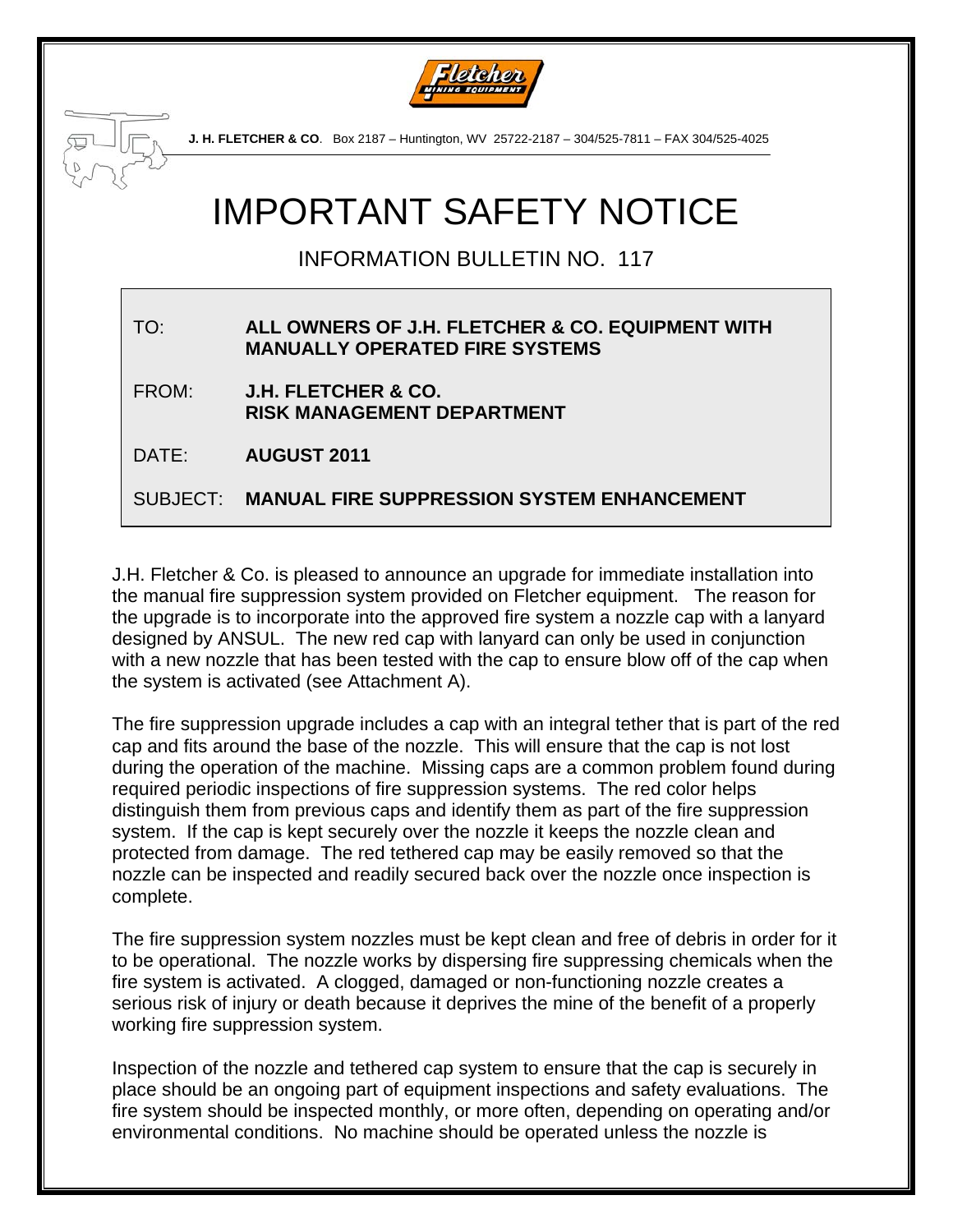Information Bulletin 117 August 2011 Page Two

aimed correctly, openings are clean and not obstructed and the blow off caps are properly installed.

**This new upgrade is a safety enhancement. ANSUL recommends the caps be replaced annually; therefore, this upgrade kit will be free for one year from the date of this notice. After one year from this notice there will be a charge for the upgrade kit. You should immediately obtain the upgrade kit and install it on the manually operated fire suppression systems of any Fletcher machine you may own or operate.** 

Fletcher has packaged a comprehensive kit that it will ship **free of charge** so that you may immediately take advantage of this upgrade (P/N: 512995). The upgrade kit will contain all the components we believe you should change out on the system, including check valves and an inspection tag your personnel can use to document required inspections of the fire suppression system. This upgrade can be completed by maintenance personnel at your mine. Fletcher personnel are available to answer any questions you may have concerning the fire suppression system.

To order the upgrade kit for the manual fire suppression system, call Fletcher at 304- 525-7811; ask for the Service Department; provide the serial number of each machine on which you will be installing the kit and request P/N: 512995. Once you have installed the upgrade kit Fletcher asks that you complete a control document and return it to Fletcher for its records. **THERE IS NO CHARGE FOR THIS KIT.**

If you no longer own or operate a Fletcher machine that has a manual fire suppression system and may be affected by this notice, please help Fletcher in ensuring that it notifies the new owner of the machine by telling Fletcher to whom you sold, transferred, leased or otherwise relinquished control of the machine by completing the "Inactive Equipment Status Form" (see Attachment B) or notify the Risk Management Department by phone at (304) 525-7811 or by email at [dcooper@jhfletcher.com](mailto:dcooper@jhfletcher.com).

If you have any questions about your machine, the applicability of this bulletin to any machine, or any other safety issues, please contact Fletcher's Service Department or Risk Management Department or your local Fletcher Field Representative.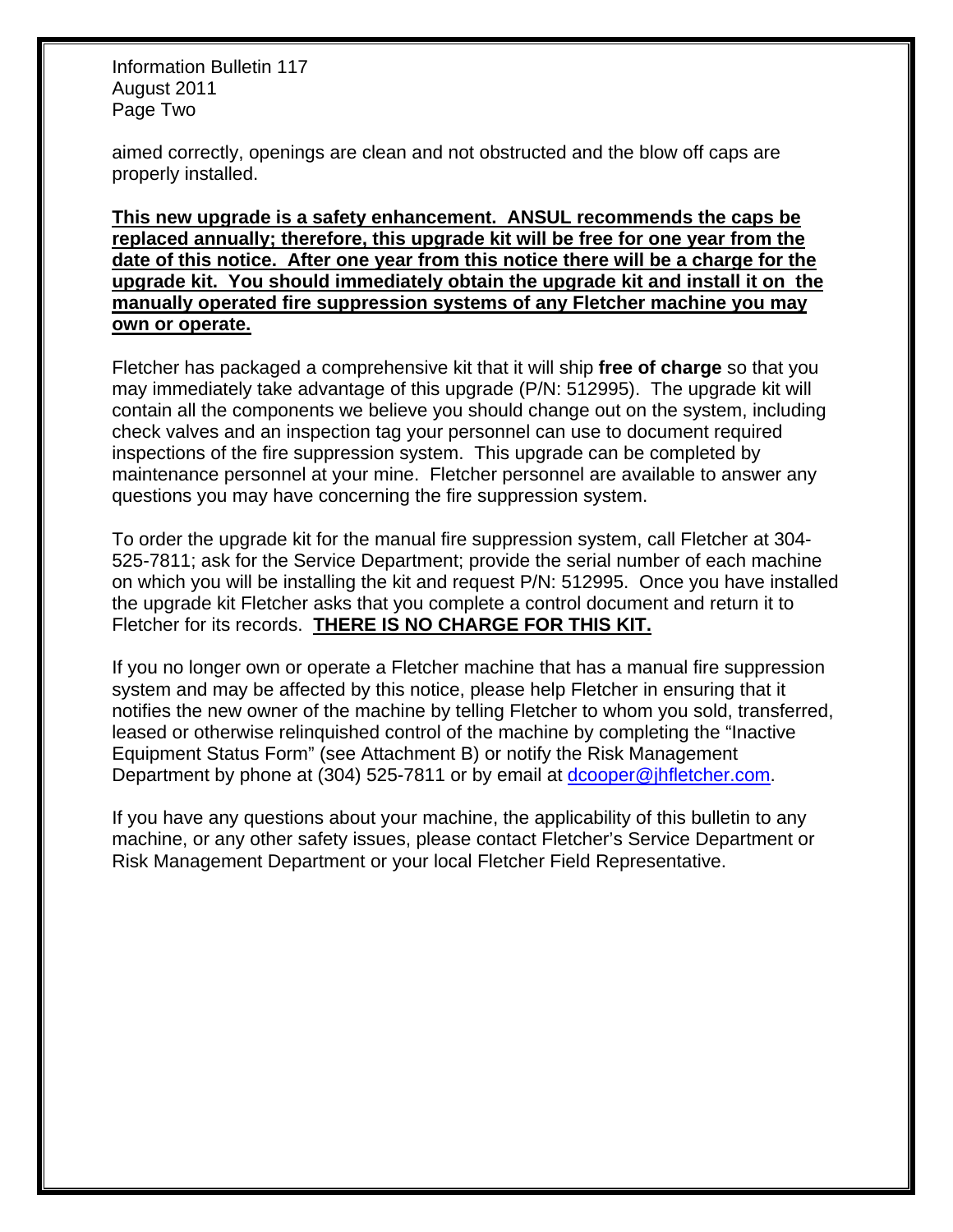## **NOZZLE WITH UPGRADED CAP ATTACHED**



## **NOZZLE WITH UPGRADED CAP UNATTACHED**



Attachment A